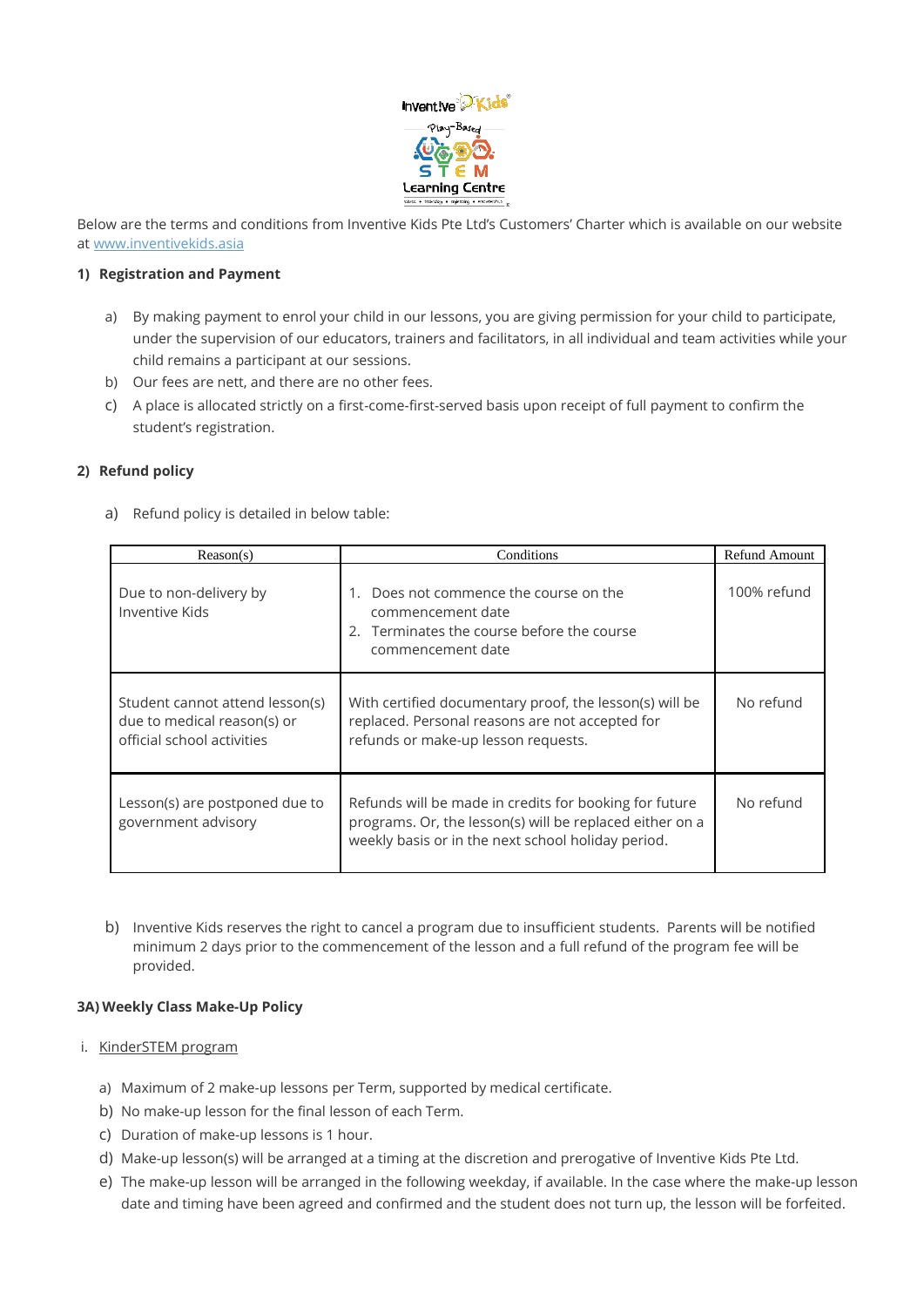### ii. WeDo Foundation, Basic and Intermediate robotics programs

- a) Make-up lesson(s) will be provided when supported by medical certificate.
- b) Make-up lesson(s) will be arranged at a timing at the discretion and prerogative of Inventive Kids Pte Ltd.
- c) The make-up lesson has to be taken within 10 days from the date of absence. Otherwise, the student needs to restart from 1st lesson with a new payment for the Foundation and Basic program, the Intermediate program will be considered as incomplete.
- d) In the case where the make-up lesson date and timing have been agreed and confirmed and the student does not turn up, the lesson will be forfeited. Certificate will not be issued to the student who does not complete all Basic and Intermediate or Foundation lessons.

### iii. WeDo Tougher Robots program

- a) No make-up lesson(s) is necessary for the first 20 lessons, so long the student completes the number of lessons according to his/ her payment. Make-up lesson will be provided for the final 10 lessons of the program.
- b) Make-up lesson(s) will be arranged at a timing at the discretion and prerogative of Inventive Kids Pte Ltd.
- c) The make-up lesson has to be taken within 10 days from the date of absence. Otherwise, the lesson will be considered forfeited.
- d) In the case where the make-up lesson date and timing have been agreed and confirmed and the student does not turn up, the lesson will be forfeited. Certificate will not be issued to the student who does not complete all Tougher Robot lessons.

### iv. Mindstorms Basic Movement and Sensors robotics programs

- a) Make-up lesson(s) will be provided when supported by medical certificate.
- b) Make-up lesson(s) will be arranged at a timing at the discretion and prerogative of Inventive Kids Pte Ltd.
- c) The make-up lesson has to be taken within 10 days from the date of absence. Otherwise, the student needs to restart from 1<sup>st</sup> lesson with a new payment.
- d) In the case where the make-up lesson date and timing have been agreed and confirmed and the student does not turn up, the lesson will be forfeited. Certificate will not be issued to the student who does not complete the lessons.

## v. Mindstorms Continue Missions program

- a) No make-up lesson is necessary, so long the student completes the number of lessons according to his/ her payment.
- b) The missed lesson has to be taken within 14 days from the date of absence. Otherwise, the lesson will be considered forfeited.

### **3B) School Holiday Programs Make-Up Policy**

- a) If the student cannot attend the lesson due to the reason(s) stated in clause 2a), the student can choose to attend the same program on some other dates within the same school holiday period, subject to availability.
- b) In the case where the date and timing for the lesson(s) have been agreed and confirmed and the student does not turn up, the lesson(s) will be forfeited.
- c) If the student cannot complete the program within the same school holiday period, the student will have to attend the remaining lesson(s), either on a weekly basis or in the next school holiday period, subject to availability.